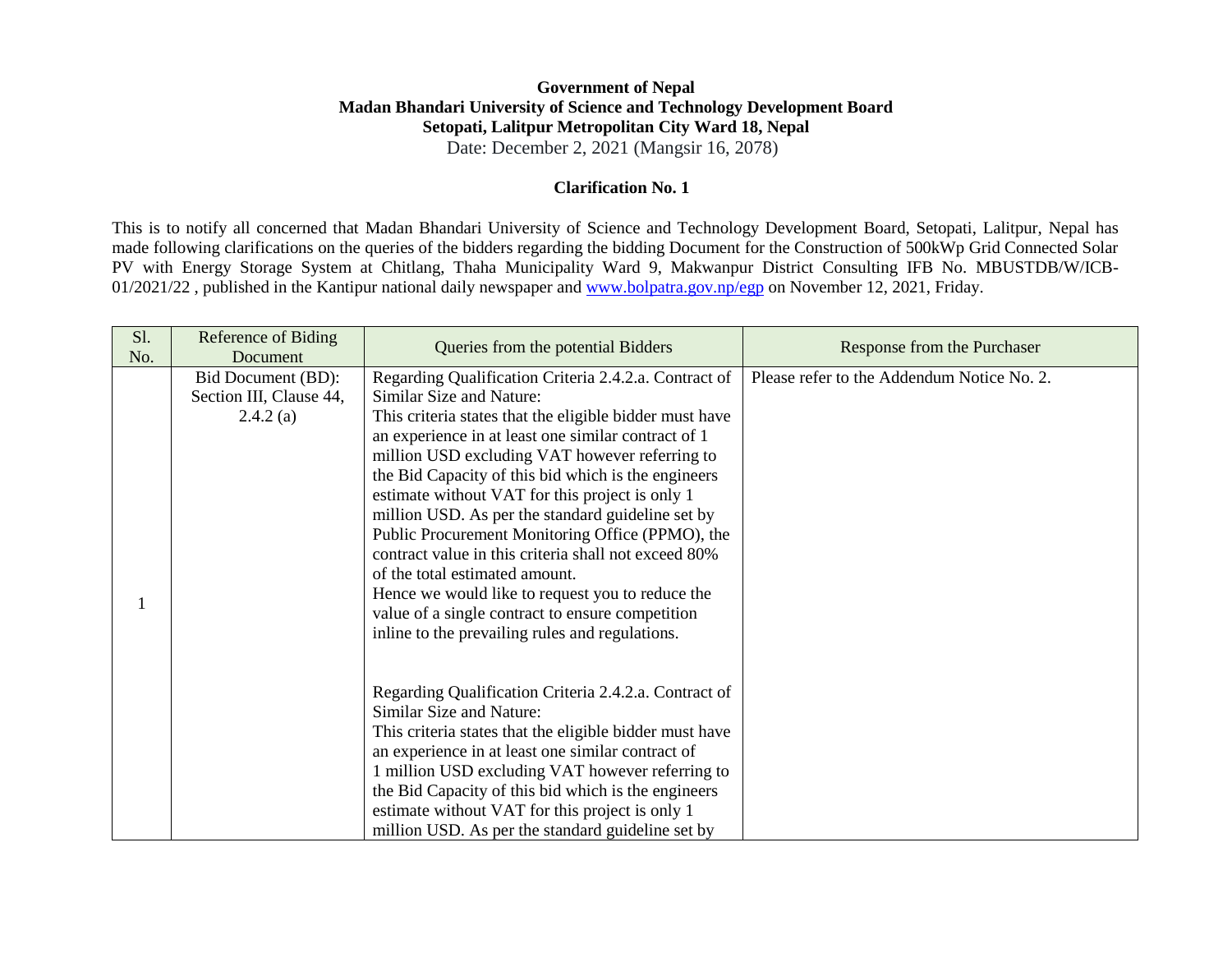|   |                                                                                                | Public Procurement Monitoring Office (PPMO), the<br>contract value in this criteria shall not exceed 80%<br>of the total estimated amount.<br>Hence we would like to request you to reduce the<br>value of a single contract to ensure competition<br>inline to the prevailing rules and regulations.<br>The copies of Public Procurement Act under<br>discussion and the standard format for setting<br>evaluation criteria published by PPMO are attached<br>with this letter.                                                                                                                                                                                                                                                                                                                                                                                                                                                                                                                                                                                                                                                                       |                                                                                                                                                                                                                                   |
|---|------------------------------------------------------------------------------------------------|--------------------------------------------------------------------------------------------------------------------------------------------------------------------------------------------------------------------------------------------------------------------------------------------------------------------------------------------------------------------------------------------------------------------------------------------------------------------------------------------------------------------------------------------------------------------------------------------------------------------------------------------------------------------------------------------------------------------------------------------------------------------------------------------------------------------------------------------------------------------------------------------------------------------------------------------------------------------------------------------------------------------------------------------------------------------------------------------------------------------------------------------------------|-----------------------------------------------------------------------------------------------------------------------------------------------------------------------------------------------------------------------------------|
| 2 | Section III, Qualification,<br>$2.4.2$ (b) $)$ Construction<br>Experience in Key<br>Activities | In the tender which you had first published on June<br>1, 2021, the eligibility criteria were<br>a) At least one grid Connected Solar PV Project<br>with capacity of at least 150KWp completed in<br>last ten years and<br>b) A cumulative capacity of at least 500 kWp Grid<br>Connected Solar PV Project(s) completed in<br>last 10 years<br>But now the tender which was published on<br>November 12, 2021 has eligibility criteria as a)<br>Contract for Grid Connected Solar PV with Energy<br>Storage System Project within the last ten (10) years<br>with a value of at least USD one million or<br>equivalent that has been successfully completed and<br>that are similar to the proposed works and b) At<br>least one Grid Connected Solar PV with Energy<br>Storage System Project with capacity of at least 400<br>kWp successfully completed within the period of<br>7.5 months as the Prime contractor, management<br>contractor, or subcontractor within last ten (10)<br>years.<br>Because most of the company have not done a<br>single project of capacity of at least 400kWp, and<br>there would be one or two competitors who are | The comparison between the criteria of the cancelled<br>bid and the current bid is not relevant as the scope of<br>work has changed.<br>Please refer to the "Addendum Notice No. 2"<br>published on Kantipur on December 2, 2021. |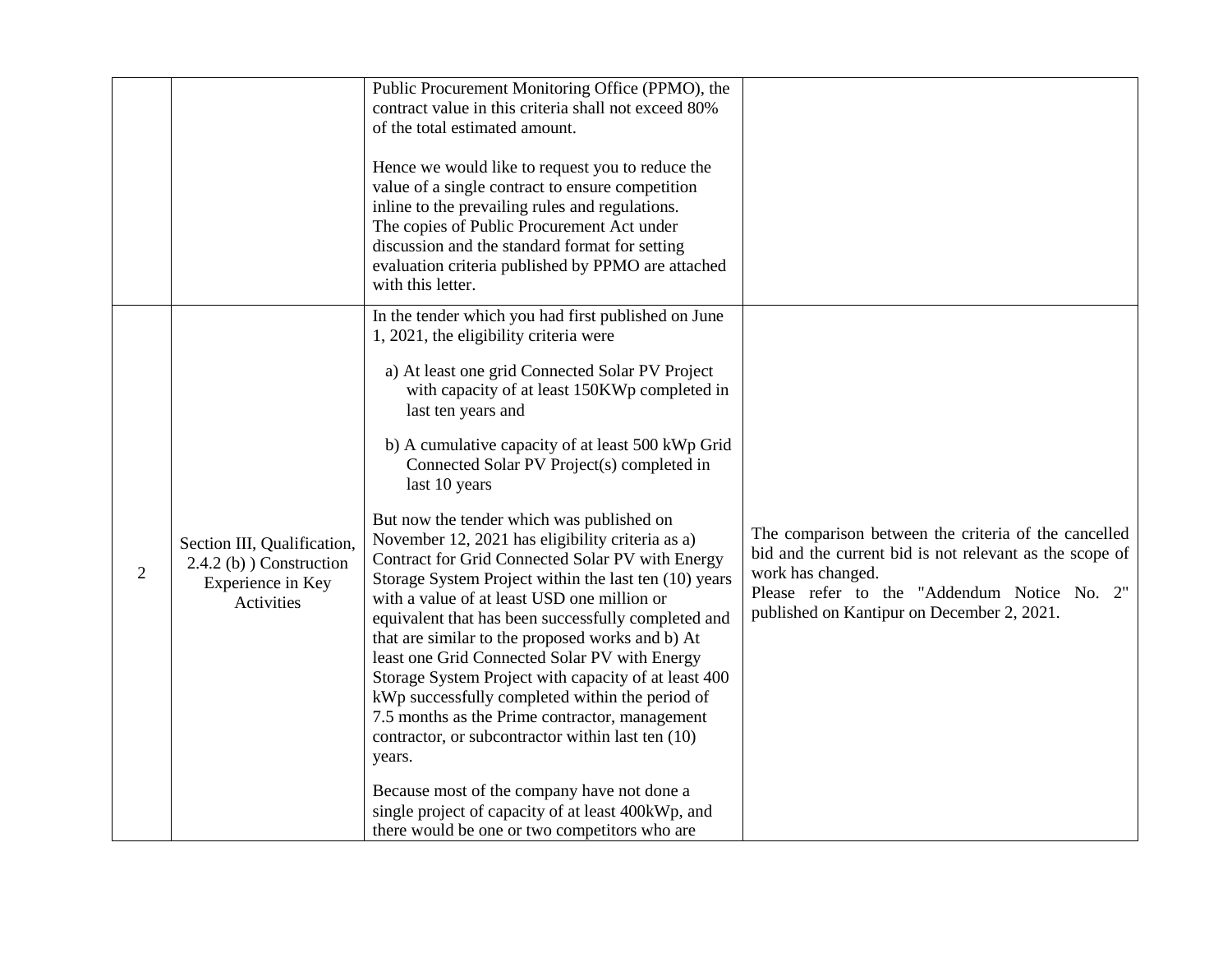| eligible and there is less chance of competition in<br>this tender. This may seem a bit unfair to company's<br>who have done the project having cumulative<br>experience of more than 500KWp.<br>Can you please provide us clarification on why you                                                                                                                                                                                                                                                 |  |
|-----------------------------------------------------------------------------------------------------------------------------------------------------------------------------------------------------------------------------------------------------------------------------------------------------------------------------------------------------------------------------------------------------------------------------------------------------------------------------------------------------|--|
| had changed the criteria from cumulative capacity of<br>at least 500 kWp Grid Connected Solar PV<br>Project(s) to at least one Grid Connected Solar PV<br>with Energy Storage System Project with capacity<br>of at least 400 kWp?                                                                                                                                                                                                                                                                  |  |
| Regarding Qualification Criteria 2.4.2.b<br>Construction Experience in Key Activities.                                                                                                                                                                                                                                                                                                                                                                                                              |  |
| This criteria states that in order to be eligible to bid<br>this tender, the bidder shall have successfully<br>completed at least one Grid Connected Solar PV<br>with energy storage system of 400kWp completed<br>within a period of 7.5 months.                                                                                                                                                                                                                                                   |  |
| As per the standard format issued by the Public<br>Procurement Monitoring Office (PPMO), the<br>construction experience is not connected with the<br>project completion time as this is a bidding for                                                                                                                                                                                                                                                                                               |  |
| Works not Supply of goods. There is no such<br>practice neither in Nepal nor outside Nepal to state<br>the timeframe of completion of specific project<br>under qualification criteria. This will limit the<br>bidder with an experience of Large Power Plants<br>since Larger the System greater will be the required<br>completion time. Hence we would like to request to<br>exclude the time frame of project completion to<br>make the criteria in-line with the standard bidding<br>document. |  |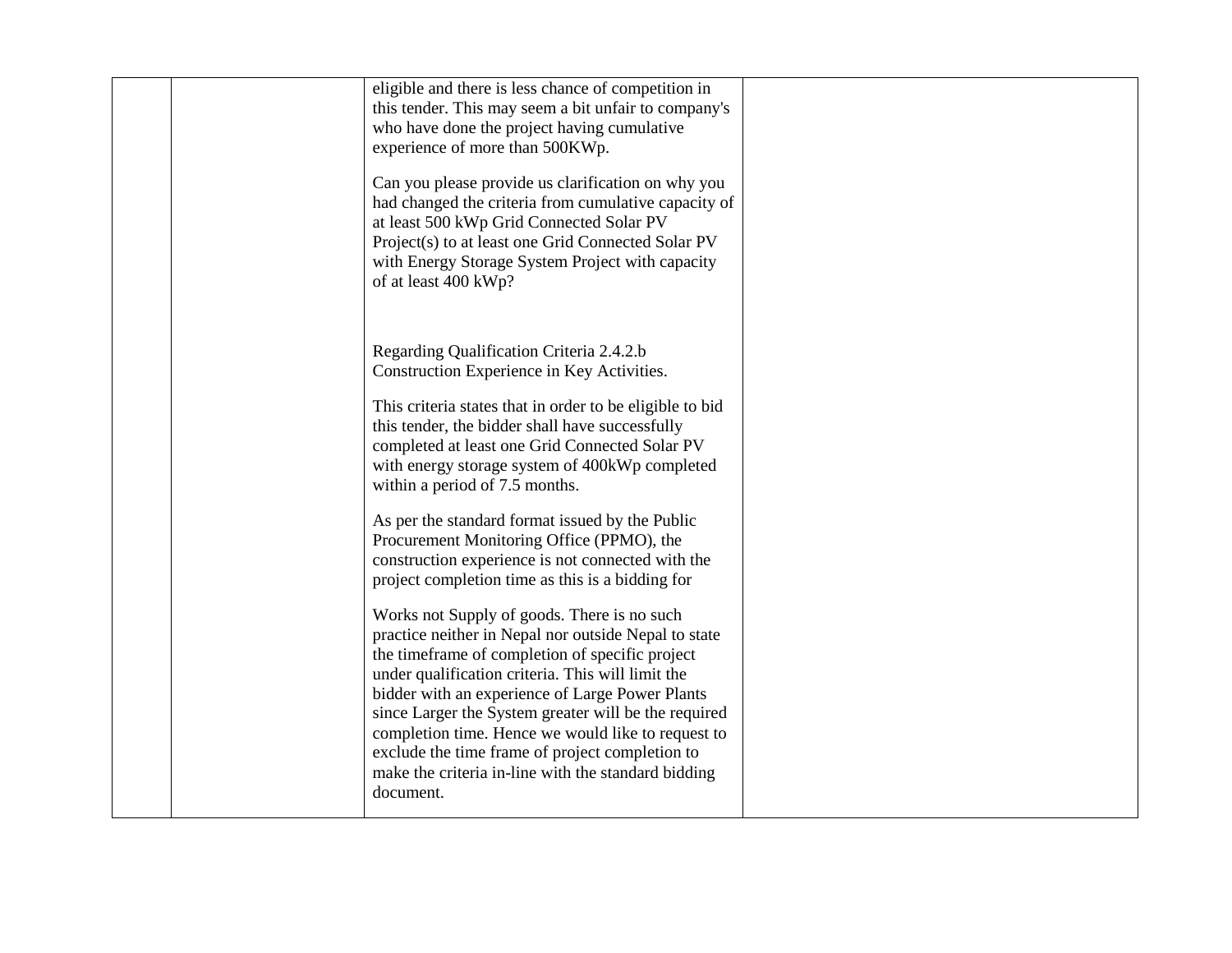|                | <b>Technical Specifications</b> | In Technical Specification of                           |                                                  |
|----------------|---------------------------------|---------------------------------------------------------|--------------------------------------------------|
|                | (TS), 1.1, 19                   | 1. Grid Connected Solar PV with Energy                  |                                                  |
|                |                                 | <b>Storage System</b>                                   |                                                  |
|                |                                 | 1.1 Solar Photovoltaic (PV) Module                      |                                                  |
|                |                                 | There is one table for "The PV modules"                 |                                                  |
|                |                                 | shall comply with following standard and                |                                                  |
|                |                                 | technical specifications" in S.N. 19 it is              |                                                  |
|                |                                 | required that Local Certification required:             |                                                  |
|                |                                 | RETS Certificate (PIT Certificate must be               |                                                  |
|                |                                 | submitted with Bid and RST Certificate                  | Please refer to Bidding Document and website of  |
| 3              |                                 | must be submitted before the installation)              | Renewable Energy Test Station (RETS)<br>at       |
|                |                                 | 1. Kindly clarify us about PIT Certificate,             | www.retsnepal.org for the detail requirements    |
|                |                                 | is it to conduct test before bid                        |                                                  |
|                |                                 | submission or only submit required                      |                                                  |
|                |                                 | technical specification and standard of                 |                                                  |
|                |                                 | product to the local certification                      |                                                  |
|                |                                 | authority?                                              |                                                  |
|                |                                 | 2. Kindly describe in detail about the PIT              |                                                  |
|                |                                 | certificate, procedure to obtain PIT for                |                                                  |
|                |                                 | foreign Bidder/manufacturer                             |                                                  |
|                |                                 | Regarding International Competitive Bidding             |                                                  |
|                |                                 | Procedure:                                              |                                                  |
|                |                                 | The public procurement act 2063, Clause 15 clearly      |                                                  |
|                |                                 | states the following four sub-clauses to publish        |                                                  |
|                |                                 | international competitive bid (ICB):                    |                                                  |
|                |                                 | Clause $15(a)$ : This sub-clause states that ICB can be |                                                  |
|                |                                 | published if none of the Nepalese bidder can supply     |                                                  |
|                |                                 | the intended goods or works. However, in this case,     |                                                  |
|                |                                 | there are many Nepalese companies who have              | This bid has been processed under International  |
| $\overline{4}$ | <b>ICB</b>                      | successfully completed this sort of work in past.       | Competitive Bidding Procedure based on Clause 15 |
|                |                                 | We, have itself completed several such projects here    | (d) of Public Procurement Act.                   |
|                |                                 | in Nepal including 680kW Solar Grid Tie System at       |                                                  |
|                |                                 | Kirtipur, 515kWp Solar Grid Tie System with             |                                                  |
|                |                                 | Battery Storage at Commission for Investigation of      |                                                  |
|                |                                 | abuse of Authority (CIAA) Tangal, 315kWp                |                                                  |
|                |                                 | Solar Grid Tie System with Battery Storage at           |                                                  |
|                |                                 | Tribhuwan<br>University<br>Teaching<br>Hospital,        |                                                  |
|                |                                 | Maharajgunj and so on. There are several other          |                                                  |
|                |                                 | companies who have also completed similar or            |                                                  |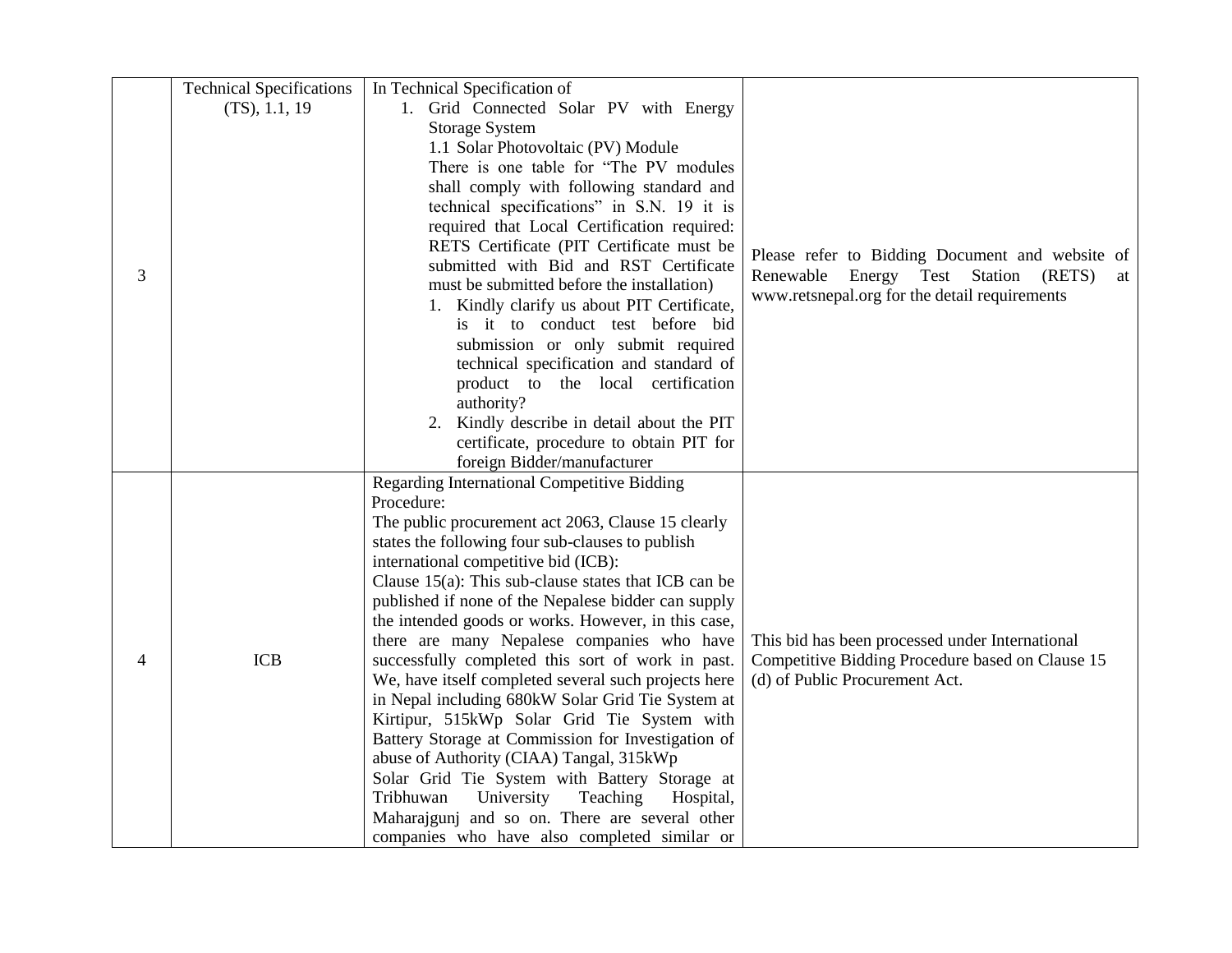| larger projects in Nepal.                                                                                                                                                                                                                                                                                                                                                                                                                                                              |  |
|----------------------------------------------------------------------------------------------------------------------------------------------------------------------------------------------------------------------------------------------------------------------------------------------------------------------------------------------------------------------------------------------------------------------------------------------------------------------------------------|--|
| Clause 15 (b): This sub-clause states that ICB can be<br>published if and only if no bid has been received<br>while the bid is published in National Competitive<br>Bidding (NCB). In this case, the bid published<br>previously was prematurely cancelled before the<br>deadline.                                                                                                                                                                                                     |  |
| Clause 15 (c): This sub-clause states that ICB can be<br>published if the project is completely aided by the<br>donor with an agreement with foreign aid to<br>purchase the goods or works from abroad. Since this<br>is a government funded project this clause does not<br>comply.                                                                                                                                                                                                   |  |
| Clause 15 (d): This sub clause states that ICB can be<br>published if and only if the nature of the work is<br>very special and complicated proven by the public<br>entity that the goods or works shall be procured<br>from ICB. In this case, already explained above in<br>clause 15 (a), numerous such projects have already<br>been completed by the Nepalese bidders ranging<br>megawatts of similar projects. Hence this clause<br>also does not comply the reason in this bid. |  |
| In addition to this, the public procurement Rule<br>2064, Clause no. 31 (e) clearly states that any bid<br>with value not exceeding 1 Arba Nepalese Rupees,<br>the bid shall be issued under National Competitive<br>Bidding within Nepal.                                                                                                                                                                                                                                             |  |
| Hence, we would like to request for this bid to be<br>processed under National Competitive Bidding<br>Procedure as per the public procurement act and<br>prevailing law.                                                                                                                                                                                                                                                                                                               |  |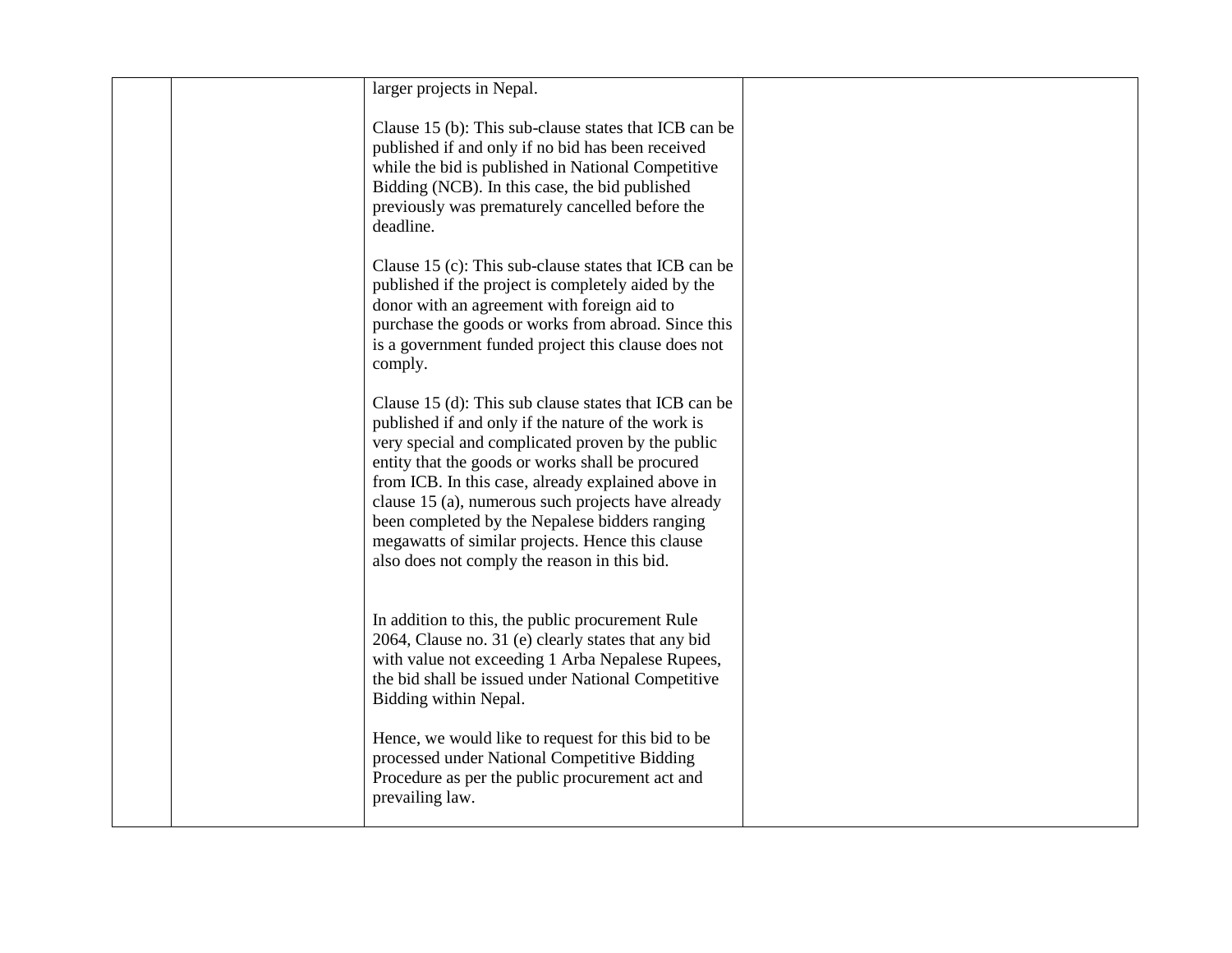| 5 | Section II: Bid Data<br>Sheet – ITB 4.1 (a) | We understand from your tender invitation that this<br>is the ICB tender where foreign bidders are solely<br>allowed to participate the bid. However, in the said<br>clause it is mentioned that in case of foreign bidder,<br>Joint Venture with Nepalese Bidder is Mandatory.<br>Following the Public Procurement Act 2063 (2007),<br>clause no. $14(11)$ , it has only mentioned that the<br>preference will be given to those bidders who does<br>the JV with the Nepalese company. However, it has<br>not defined that the Foreign bidder must do the JV<br>with the local company. We have enclosed herewith<br>few examples of the recent tenders of "Works"<br>which has not mentioned this as a mandatory<br>requirement. Hence, we request you to please amend<br>it so more and more international bidders would be<br>interested to participate.<br>Further, based on our practices in Nepal Telecom (a<br>government organization) which follows the PPMO<br>guideline as well, we have not observed this as a<br>mandatory requirement for their ICB tenders related<br>to turnkey solar projects. | Please refere to Addendum notice no. 2 |
|---|---------------------------------------------|------------------------------------------------------------------------------------------------------------------------------------------------------------------------------------------------------------------------------------------------------------------------------------------------------------------------------------------------------------------------------------------------------------------------------------------------------------------------------------------------------------------------------------------------------------------------------------------------------------------------------------------------------------------------------------------------------------------------------------------------------------------------------------------------------------------------------------------------------------------------------------------------------------------------------------------------------------------------------------------------------------------------------------------------------------------------------------------------------------------|----------------------------------------|
| 6 | Section II: Bid Data<br>$Sheet - ITB 4.9$   | Request you to please amend this as based on the<br>ICB tenders under "Works" only Resident Foreign<br>Bidders are required to submit PAN and VAT<br>Registration Certificate, Examples of recent tenders<br>are attached for your reference.<br>Further, based on our practices in Nepal Telecom,<br>Nepal Electricity Authority and other government<br>organizations which follows the PPMO guideline as<br>well, we have not observed this as a mandatory<br>requirement for their ICB tenders.<br>We assume that this requirement will limit the<br>interest and participation of the foreign bidders,<br>hence, we request you to please amend it.                                                                                                                                                                                                                                                                                                                                                                                                                                                         | Please refere to Addendum notice no. 2 |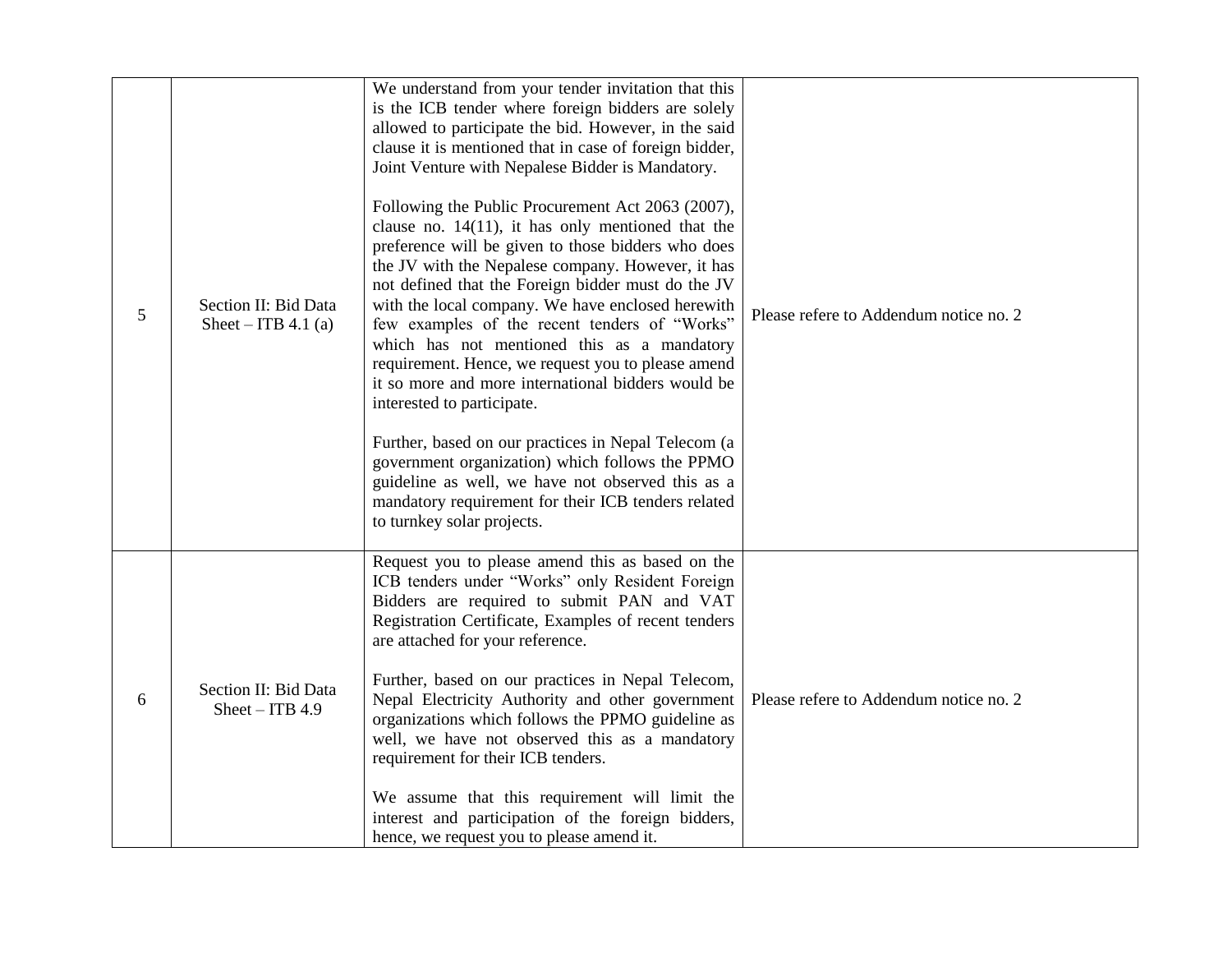| $\overline{7}$ | Section III: Evaluation<br>and Qualification<br>Criteria-2.4.1 General<br>Experience | Please clarify and confirm that as a contractor,<br>subcontractor of any projects that includes supply,<br>delivery, construction installation, testing and<br>commissioning of any nature of project is<br>acceptable.                                                                                                                                                                                                                                                                                                                                  | Please refer to the Addendum Notice No. 2.                                               |
|----------------|--------------------------------------------------------------------------------------|----------------------------------------------------------------------------------------------------------------------------------------------------------------------------------------------------------------------------------------------------------------------------------------------------------------------------------------------------------------------------------------------------------------------------------------------------------------------------------------------------------------------------------------------------------|------------------------------------------------------------------------------------------|
| 8              | GCC Clause 44,<br><b>Payments Certificates</b>                                       | In the said clause it is mentioned that the payment<br>shall be certify on the basis of monthly statement<br>and word executed however, it is not clear that how<br>much percentage of work value shall be paid and<br>timeline of payment. So, request you to clarify on<br>the same.                                                                                                                                                                                                                                                                   | Payments shall be made made based on the physical<br>progress acceptable to the Employer |
| 9              | Annex 1: Technical<br>Specifications (TS), 1.3.6                                     | Please confirm if all PV inverters of 40 kW could<br>you proposed. This will be convenient considering<br>the safe transportation and installation, and<br>subsequent maintenance.                                                                                                                                                                                                                                                                                                                                                                       | Please refer to the bidding document.                                                    |
| 10             | Annex 1: Technical<br>Specifications (TS),<br>1.1.12                                 | For PV modules of the cable connected to the<br>module junction box must be of copper multistrand,<br>PVC insulated and UV resistant and be provided<br>with minimum cross section of 4mm <sup>2</sup> and length of<br>at least 1-meter manufacturer, the standard PV cable<br>with cross section of 4mm <sup>2</sup> , length of 500 mm $(+)$ or<br>350 (-), Please clarify if it is acceptable. Based on<br>our industry practice in various projects, the Tier 1<br>manufacturer could customize the length if the PV<br>capacity exceeds 1 MW only. | Please refer to the Addendum Notice No. 2.                                               |
| 11             | Annex 1: Technical<br>Specifications (TS),<br>1.3.17                                 | The protection level of PV inverter in the PV<br>industry is IP65 if the capacity is less than 80 kW,<br>and IP66 if the capacity is more than 110 kW. If a<br>40 kW PV inverter is selected, is the protection level<br>IP65 will be acceptable, please clarify.                                                                                                                                                                                                                                                                                        | Please refer to the Addendum Notice No. 2.                                               |
| 12             | Section-VII, clause-2(A),<br>page no.81                                              | Please clarify on terms of payment along with<br>payment milestone.                                                                                                                                                                                                                                                                                                                                                                                                                                                                                      | Please refer to the bidding document.                                                    |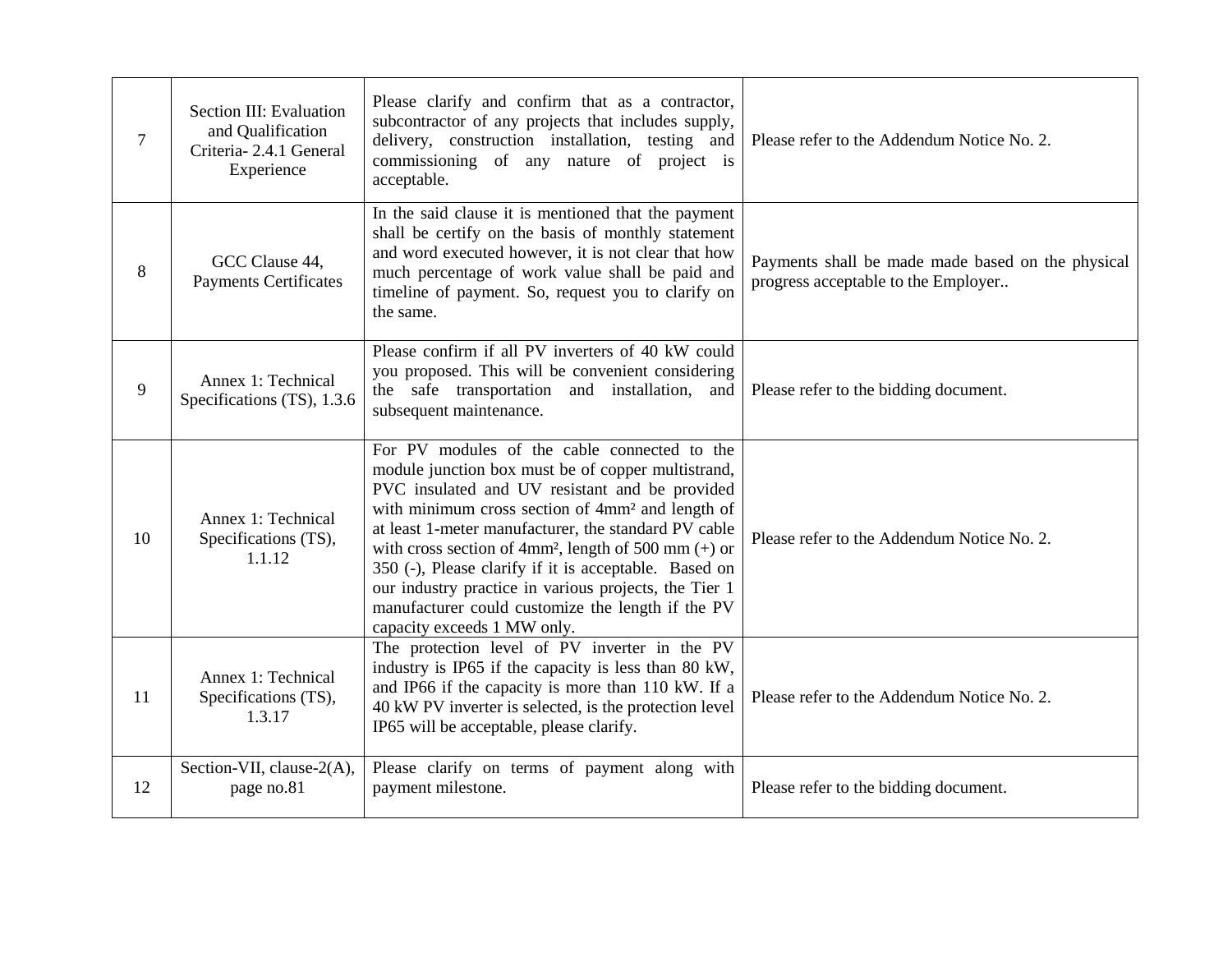| 13 | Section-I, clause-19.2,<br>page no. 16                        | Please clarify on issue of BG as per prevailing law<br>of Bidders country or Nepal, also arrange List of<br><b>Banks please for Bid Security</b>                                                                                | Bank Gurantee may be issued by the Commercial<br>Bank or Financial Institution licensed by the Nepal<br>Rastra Bank<br>Refer the link for the list of commercial banks:<br>https://www.nrb.org.np/contents/uploads/2020/08/List-<br>of-BFIs-Asar-2077-_-English.pdf |
|----|---------------------------------------------------------------|---------------------------------------------------------------------------------------------------------------------------------------------------------------------------------------------------------------------------------|---------------------------------------------------------------------------------------------------------------------------------------------------------------------------------------------------------------------------------------------------------------------|
| 14 | Section-VIII, Clause-51<br>Page no.118, Liquidated<br>damages | Please specify whether any Liquidated damages are<br>applicable for plant Performance                                                                                                                                           | Please refer to the bidding document.<br>Liquidated damages is charged in case the work could<br>not completed within Intended Completion Date.<br>Work completion includes the performance of the<br>plant.                                                        |
| 15 | Section VI, (a)                                               | Please specify the details of DC:AC ratio, &<br>Generation guarantee if any to be submitted by<br><b>Bidder</b>                                                                                                                 | It is up to the bidder's design that meets the technical<br>requirements specified in the bidding document, not<br>exceeding $DC:AC = 1.2$ .                                                                                                                        |
| 16 | Evacuation point                                              | As per the drawings our understanding of power<br>evacuation was near 630KVA transformer, please<br>confirm on our understanding.                                                                                               | Please refer the BoQ, drawings and technical<br>specifications                                                                                                                                                                                                      |
| 17 | Drawings, Page 77                                             | We are unable to download the drawings provided<br>in the link from respective website., kindly advise<br>and please                                                                                                            | Refer https://mbustb.org/notice/ to download the<br>drawings. or contact the office at info@mbustb.edu.np<br>to request the soft copy                                                                                                                               |
| 18 | Section VII, BOQ                                              | Kindly request to address in case of Quantity<br>variation i.e decrease / increase with respect to given<br>Bill of Material, as till detailed engineering we<br>cannot finalize the exact quantities. Kindly look into<br>this | Item 23 of BOQ amended. Please refer to Addendum<br>Notice No. 2.<br>All quantities are in sets or Lumpsum. Hence there<br>should not be changes in quantities                                                                                                      |
| 19 | <b>BD:</b> Section VII                                        | Since the preliminary design of the project has been<br>carried out, could you please provide the detailed<br>BoQ?                                                                                                              | It's within the bidder's responsibility to calculate the<br>detailed BoQ based on their design and as per the Bill<br>of Quantities of Bidding Document.                                                                                                            |
| 20 | <b>Bid Currency</b>                                           | The Price Schedule is showing USD alone., Can we<br>quote in INR.? Please confirm                                                                                                                                               | Please refer to the Addendum Notice No. 2.                                                                                                                                                                                                                          |